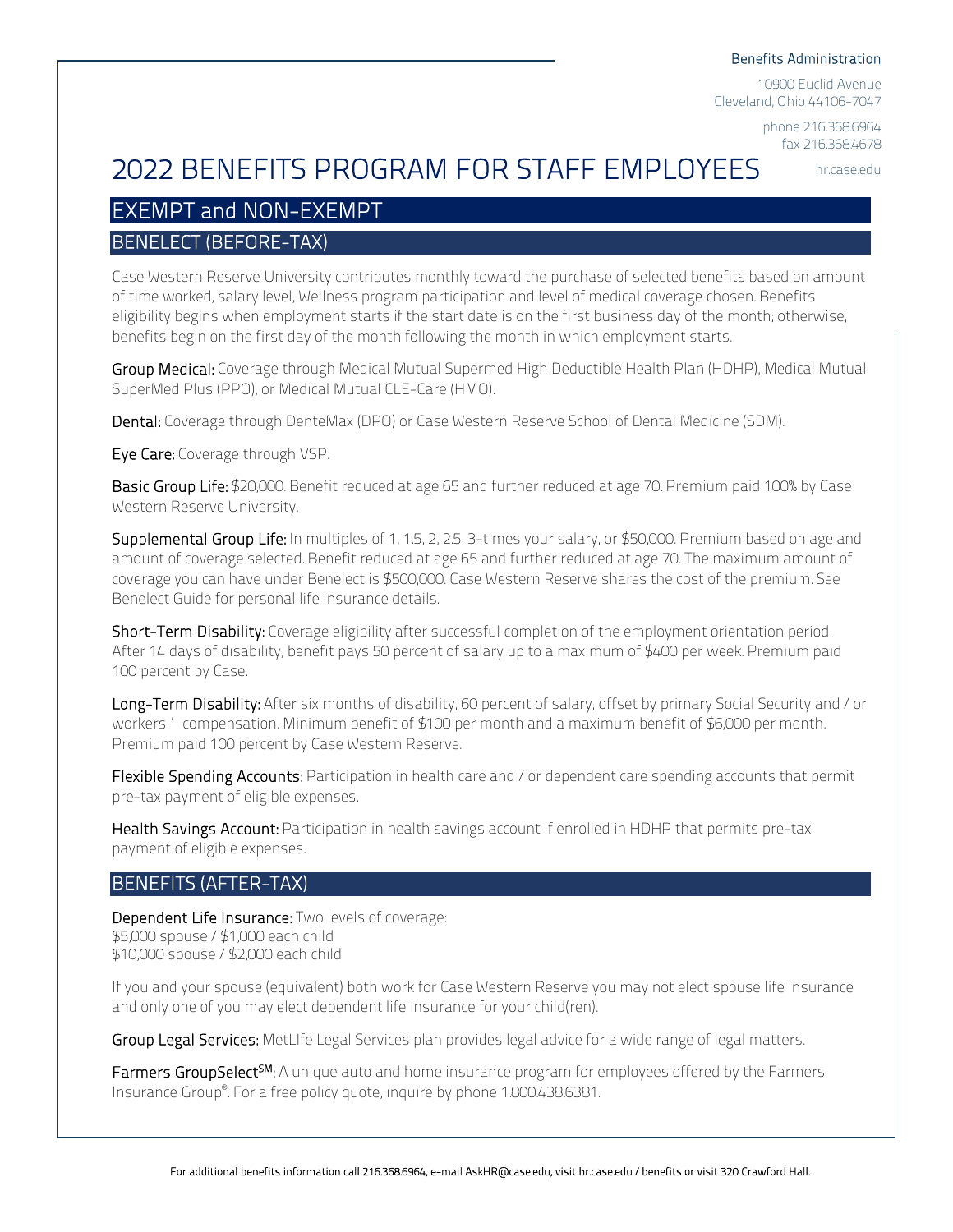#### **WELLNESS**

Completion of wellness activities allow faculty and staff enrolled in Benelect medical insurance to receive a \$25 per month premium incentive. Participation in health and wellness programs during the year provide the opportunity to receive additional incentives.

#### RETIREMENT

Pension Plan B: (Employees hired prior to July 1, 2015). Eligible after one year of service with Case Western Reserve or upon employment with at least one year of service from another university or related research institution. A monthly retirement pension with an option for a lump sum cash payment for benefits accrued after July 1, 1992. Annual cash balance accrual is based on 7 percent of the employees' earnings for the fiscal year (July 1 - June 30). Interest is compounded annually based on the five-year U.S. Treasury Bill rate as of the last trade date of June in the prior fiscal year. Benefits vest after three years of service.

Staff Non-Contributory Retirement Plan: (Employees hired on or after July 1, 2015). Eligible after one year of service with Case Western Reserve or upon employment with at least one year of service from another university or related research institution. Choice of TIAA-CREF or Vanguard for investment vehicles. The University contributes monthly based on 6% of your pay. There are no employee contributions. Benefits vest after three years of service.

University Matching Plan - Plan C: Supplemental, tax-deferred retirement plan (SRA) through investment carriers TIAA or Vanguard. The University will match 50 percent of your contribution on the first 4 percent of your salary reduction. Supplemental after-tax Roth, with no University match, is also available.

Social Security: Retirement at full retirement age as shown on the Social Security Age Reduction Chart at http://www.ssa.gov/retire2/agereduction.htm, or reduced benefits at age 62. Life income for total permanent disability. Lump sum and/or monthly income for qualified survivors. Medical benefits at age 65 or upon retirement, whichever is later.

Retirement Checklist: Guide for planning your retirement beginning five years before your actual retirement date. Visit case.edu/hr/worklife/retirement-benefits/retirement-checklist.

#### UNEMPLOYMENT COMPENSATION

Eligible after 20 weeks of covered employment if laid off or terminated without cause. Compensation is paid for up to 26 weeks based on number of dependents and previously covered work.

#### WORKERS' COMPENSATION

Compensation and medical expenses are covered for on-the-job injury or death.

#### TRAVEL INSURANCE

Additional travel insurance coverage while traveling abroad on university business for a maximum of \$250,000 for accidental death and dismemberment. Foreign travelers' assistance services are for medical, personal, hospitalization or evacuation and security.

#### TIME OFF

Sick: Days can be used for personal medical. Up to eight days per year can be used for family medical and bereavement. Contact Human Resources for details on the paid parental leave policy. Unused sick time is not paid upon termination of employment. Unused allowance accrues from year to year.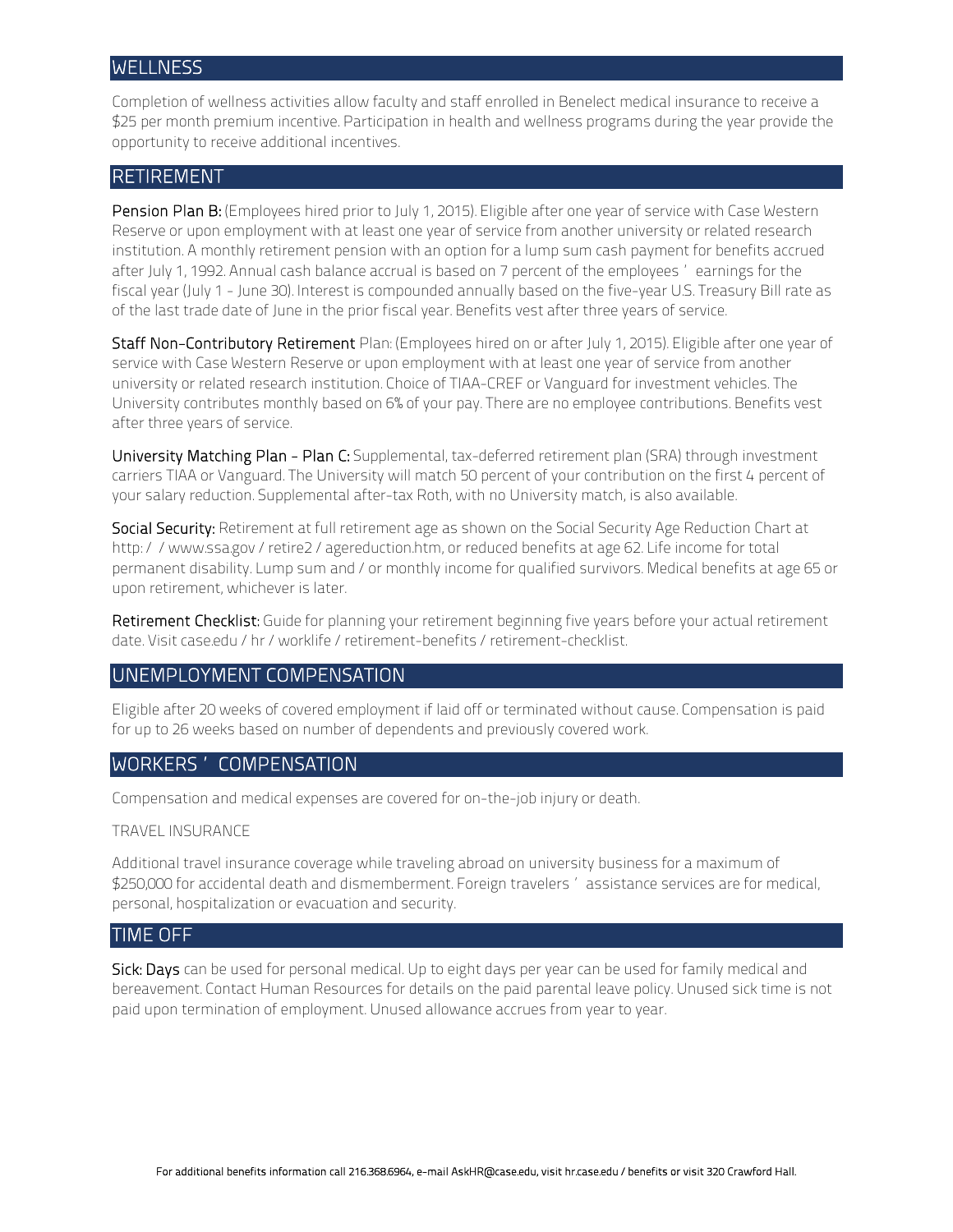| <b>Service</b>      | Paid Time Off |
|---------------------|---------------|
| $3$ months < 1 year | 5 days        |
| 1 year < 5 years    | 10 days       |
| $5$ years +         | 15 days       |

Leaves of Absence: LOA for medical (personal medical and family medical reasons, FMLA can be compensated or uncompensated); parental; convenience; military; personal; or jury duty.

Vacation: Eligible for use after successful completion of the employment orientation period. Staff employees accrue vacation days monthly and may use them at any point during the fiscal year. Unused vacation can also be carried over to the next fiscal year. The maximum amount of days that can be carried over cannot exceed an employee's maximum annual allowance. Unused vacation days are paid upon termination of employment.

| <b>Service</b>         | <b>Vacation Accrual</b>            |
|------------------------|------------------------------------|
| Salary Grades 10 to 17 |                                    |
| < 5 years              | 1.33 days / month (16 days / year) |
| $\geq$ 5 years         | 1.75 days / month (21 days / year) |
| Salary Grades 2 to 9   |                                    |
| < 5 years              | 0.9 days / month (11 days / year)  |
| $5 - 10$ years         | 1.33 days / month (16 days / year) |
| $\geq$ 10 years        | 1.75 days / month (21 days / year) |

University Holidays: New Year's Day, Martin Luther King Jr. Day, a personal floating holiday, Memorial Day, Fourth of July, Labor Day, Thanksgiving Day, the day after Thanksgiving, Christmas Day, Christmas Eve, and New Year's Eve.

### EDUCATION

Tuition Waiver: You and your dependent children are eligible upon employment, your spouse (equivalent) after one year of employment. Please refer to the Tuition Waiver Policy for details on this benefit.

Tuition Reimbursement: Employees may receive up to \$2,500 every fiscal year (July 1 - June 30) for work related courses at a degree-granting institution other than Case Western Reserve. Benefits is prorated for part-time employees.

Tuition Exchange: Case Western Reserve University has joined the Tuition Exchange consortium of more than 600 colleges and universities to provide tuition scholarships to dependents of benefits eligible university employees. A program overview, along with the application and eligibility forms, are available on the University Financial Aid website.